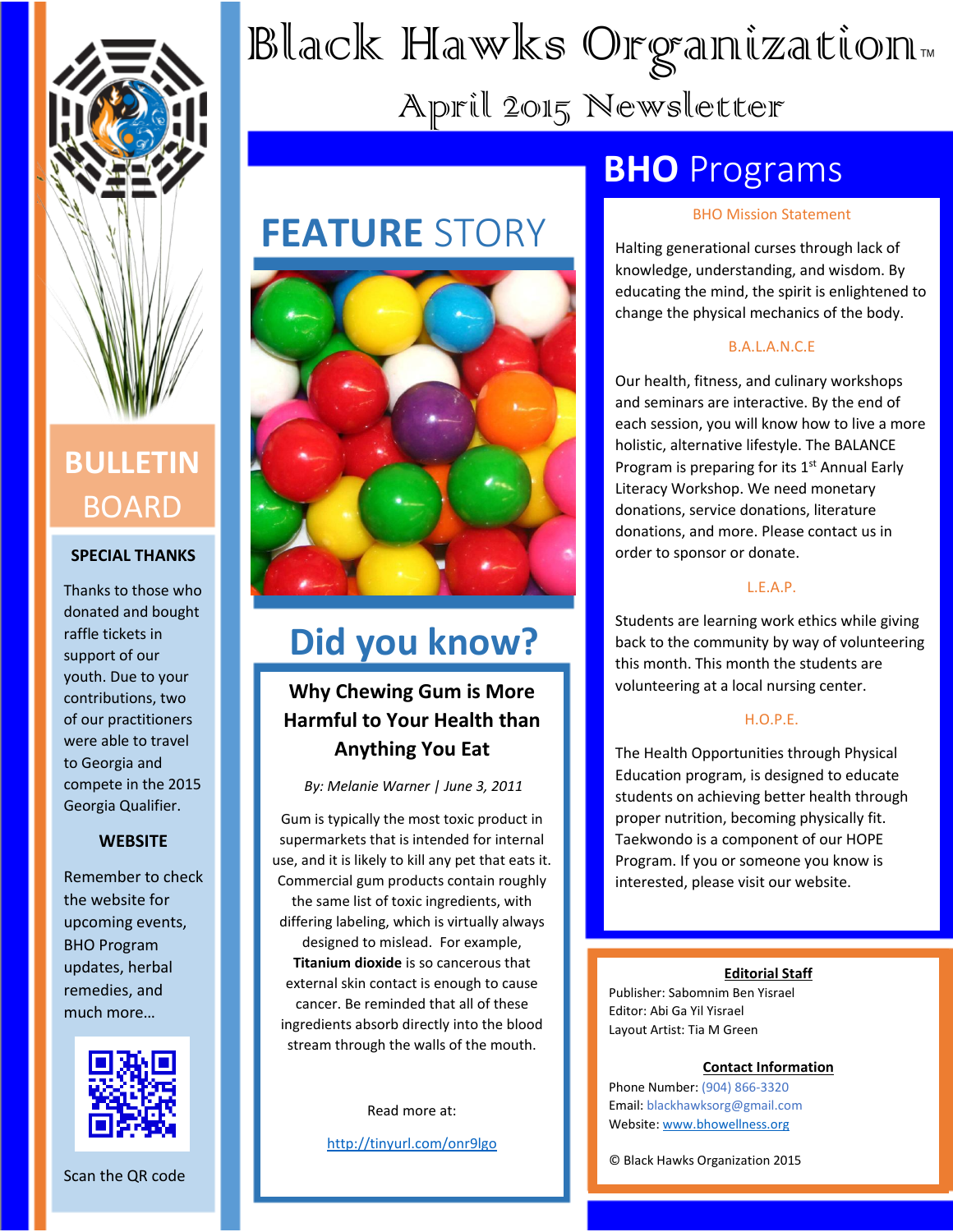### **Health Tip**

#### How to Kick Allergy Symptoms **Honey and Bee Pollen**

You may have heard the old wives' tale that eating a spoonful of honey a day will cure your allergies. Well, it won't cure them but it can significantly decrease your susceptibility to local allergens. Eating small, regular doses of honey or bee pollen supplements that are produced in your region can help your body build up a tolerance to pollen allergens, reducing the havoc they wreak on your sinuses. You can find locally produced honey and bee pollen at farmers' markets in your area, as well as in many health food stores.

#### **Herbal Tea**

Herbal teas not only taste great (most of the time) they also help break up mucus and congestion. Herbal Teas can also soothe a calm throat. Drink a cup of green tea. It delivers EGCG, an antioxidant that blocks production of histamine and immunoglobulin E, both of which trigger allergy symptoms.

#### Food Fact

**Castoreum,** which is used as vanilla flavoring in candies, baked goods, etc., is actually a secretion from the anal glands of beavers.



#### **Healthy** Living

#### Plastic: The Human Impact By: Zion Lights | May 8, 2012

Plastic bottles contain Bisphenol A (BPA), the chemical used to make the plastic hard and clear. BPA is an endocrine disruptor which has been proven to be hazardous to human health. It has been strongly linked to a host of health problems including certain types of cancer, neurological difficulties, early puberty in girls, reduced fertility in women, premature labor, and defects in newborn babies – to name a few examples. BPA enters the human body through exposure to plastics such as bottled drinks and cleaning products. It has been found in significant amounts in at-risk groups such as pregnant women's placentas and growing fetuses. A study conducted last year found that 96% of women in the U.S have BPA in their bodies

Bottled drinks also contain phthalates, which are commonly used in the U.S. to make plastics such as Chloride (PVC) more flexible. Phthalates are also endocrine-disrupting chemicals that have been linked to a wide range of developmental and reproductive effects, including reduced sperm count, testicular abnormality and tumors, and gender development issues. The FDA does not regulate phthalates or class them as a health hazard due to the supposedly minute amounts present in plastic bottles. This decision does not take into account the significant presence of plastics in the average American citizen's daily life, the fact that phthalate concentration increases the longer a plastic water bottle is stored, or the fact that a bottled drink that is exposed to heat causes accelerated leaching of harmful plastic chemicals into the drink.

To Read More, visit:

<http://tinyurl.com/mdvm5dq>

#### BHO Sports: Taekwondo

The Georgia Qualifier was a great success! Both of our competitors walked away, qualifying for the 2015 National Championships. Devin winning 1st and 2nd Place, Richard winning 2nd and 3rd Place. We would like to thank everyone who supported these competitors.



#### **Georgia Qualifier Results GA & FL Invitationals Results**

| <b>Name</b>     | <b>Place in</b> | <b>Place in</b> |
|-----------------|-----------------|-----------------|
|                 | <b>Forms</b>    | <b>Sparring</b> |
| <b>Xavier</b>   |                 | 3 <sup>rd</sup> |
| <b>Richard</b>  | 3 <sup>rd</sup> | 1 <sup>st</sup> |
| Wangavu Sr.     | 1 <sup>st</sup> | 3 <sup>rd</sup> |
| <b>Marquace</b> | 3 <sup>rd</sup> | 2 <sup>nd</sup> |
| Randejia        | 2 <sub>nd</sub> | 3 <sup>rd</sup> |
| Tia             | 2 <sup>nd</sup> | 1 <sup>st</sup> |
| <b>Devin</b>    | 3 <sup>rd</sup> | 1 <sup>st</sup> |
| Naomi           | 1 <sup>st</sup> | 2 <sub>nd</sub> |
| Angel           | 2 <sub>nd</sub> | 2 <sub>nd</sub> |
| Abigayil        | 1 <sup>st</sup> |                 |
| Amonte          | 1 <sup>st</sup> | 2 <sup>nd</sup> |
| <b>Taevion</b>  | 2 <sup>nd</sup> | 1 <sup>st</sup> |
| Wangavu Jr.     | 2 <sup>nd</sup> | 3 <sup>rd</sup> |
| <b>Dakari</b>   | 1 <sup>st</sup> | 3 <sup>rd</sup> |
| Jaden           | 3 <sup>rd</sup> | 2 <sub>nd</sub> |
| Elijah          | 2 <sub>nd</sub> | 2 <sub>nd</sub> |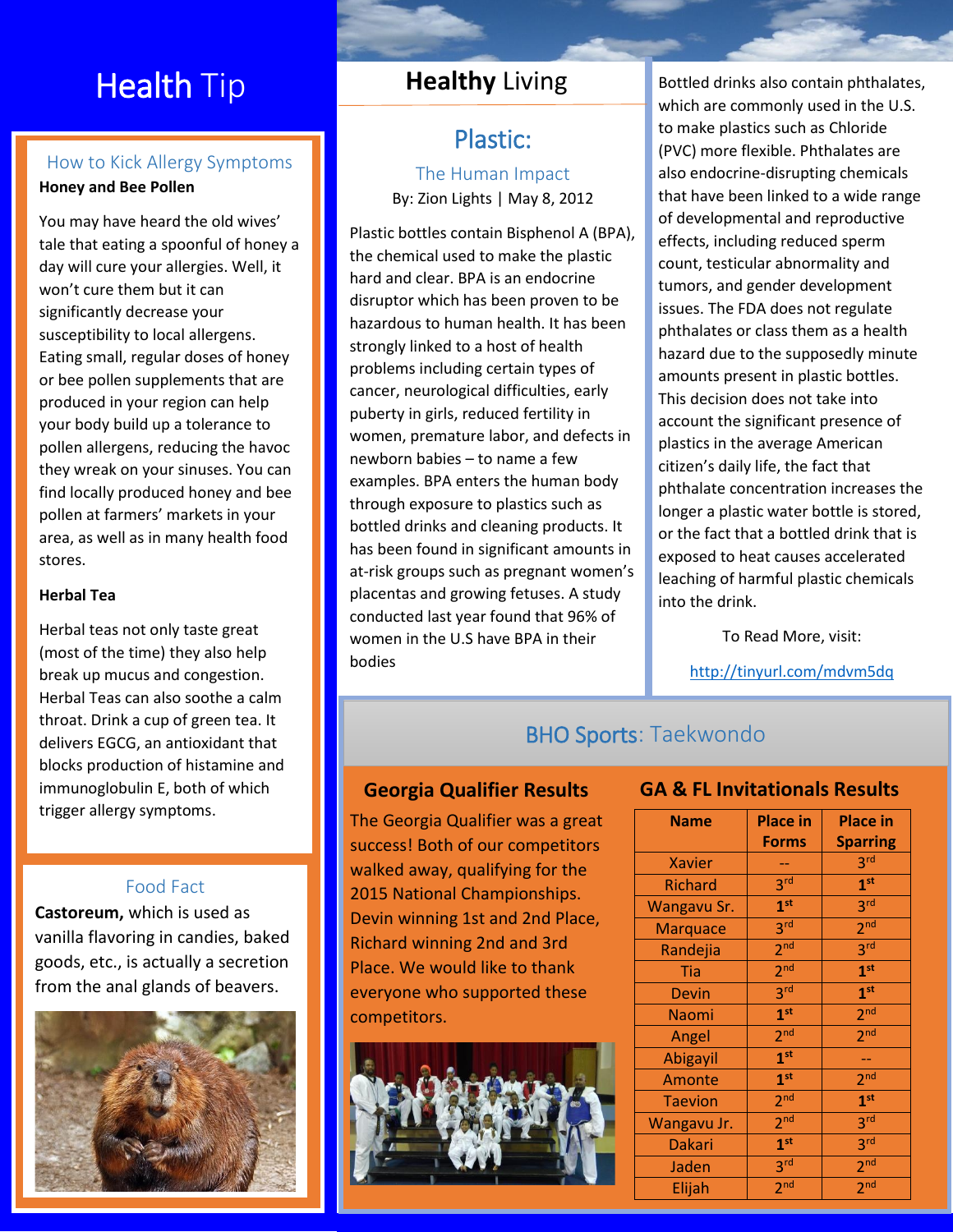#### **Vegan** Recipe

**Neapolitan "Milk" Shake**

By: The Rachels | October 10, 2014

onegreenplanet.org

INGREDIENTS:

2 large bananas, sliced and frozen

 $\frac{1}{2}$  cup + 1 tbsp (9 tbsp) almond milk, divided

1 tbsp cocoa powder

A heaping ½ cup fresh strawberries

¼ tsp pure vanilla extract

DIRECTIONS:

1. In a small food processor or a powerful blender, add one third of the frozen banana coins, 3 tbsp of almond milk, and the 1 tbsp of cocoa powder. Blend until smooth and divide between 2 glasses.

2. Roughly rinse out the bowl of the food processor, add another third of the frozen banana coins, 3 tbsp of milk, and all the strawberries, blending until smooth to make the second layer. Again, divide amongst the 2 glasses.

3. To make the final vanilla layer, rinse out the food processor, add the remaining banana, milk, and vanilla extract and blend until smooth. Top the two glasses off with the vanilla layer and serve immediately.





#### **Garlic: Surprisingly Beneficial**

1. Garlic is low in calories and very rich in Vitamin C, Vitamin B6 and Manganese. It also contains trace amounts of various other nutrients.

2. Garlic supplementation helps to prevent and reduce the severity of common illnesses like the flu and common cold.

3. High doses of garlic appear to improve blood pressure of those with known high blood pressure (hypertension). In some instances, supplementation can be as effective as regular medications.

4. Garlic contains antioxidants that protect against cell damage and ageing. It may reduce the risk of Alzheimer's disease and dementia.

### *In loving memory of James Daryl Hughes* Words of Wisdom



#### *"When I was 18, I knew everything. Now that I am 64, I know nothing."*

James Daryl Hughes was a wealth of knowledge and a friend to many. Darryl worked at a Regency Health Food that was located inside of Regency Mall for 30+ years. He was loved by many and will be missed by all. The life in your years is more important than the number of years in your life.

#### Man Up Sabomnim Ben Yisrael | March 29, 2015

It's time for boys to be men. I asked myself, how can a man be a man when he is told on a daily basis that he is indeed NOT a "real man"? How does anyone know what a "real man" looks like, when we have not seen one in decades? What happened to the strong male role models on television? In schools? Or even in politics? We have been beaten, broken, stripped of our title, and forced to be less of ourselves. A real man, in my humble opinion, is one who stands up for the truth, one who is a leader, one that strives to make, not only himself, but his community and the world a better place. A "real" man strives to walk spiritually, mentally, and physically by the word of the Almighty. My father always told me to be aware, be prepared, and be sharp. You have to know yourself, before you can even begin to learn the world.

Some time ago, I was conversing with a colleague. I had picked up many things about him from observing his actions. (Another thing men should start doing; observing) I asked him, "Why do you manipulate people… worst of all, why do you manipulate your own blood?" His answer? "I do this to get a reaction, it helps me see how people are." I wanted to tell him that I was able to see how he was without manipulation, just observation. Instead, to induce no hard feelings, I told him that he needs to become more spiritually inclined. There is no need to be a trickster in order to get what you need, just live on the path of truth. Men, stop spending time manipulating one another and abusing one another. We need to man up and unite!